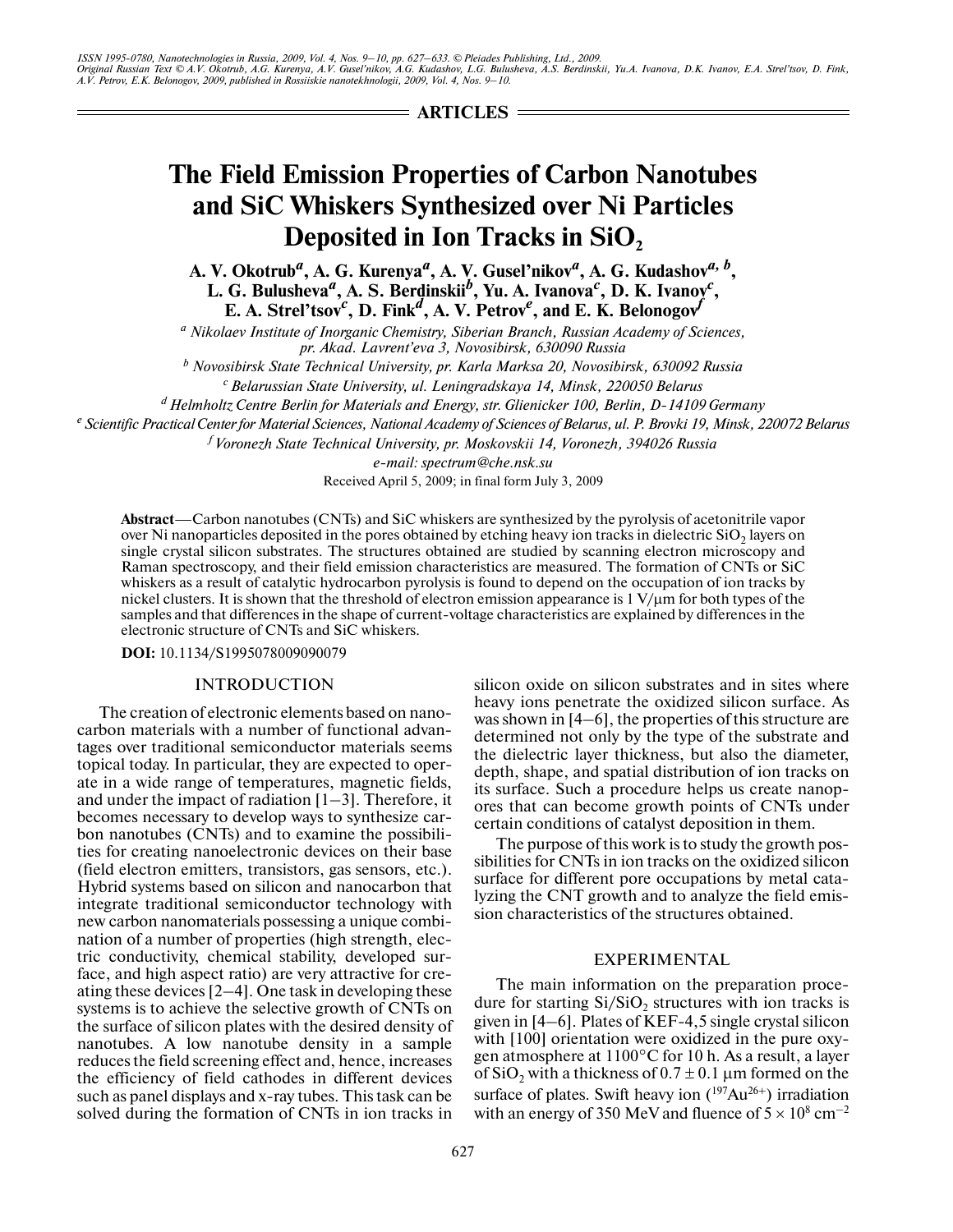





**Fig. 1.** SEM images of pores on the  $Si/SiO<sub>2</sub>$  surface, partially (a) and completely (b) filled with nickel. Histogram of the depth distribution of pores filled with nickel (c) derived from AFM data.

performed on a Berlin Ion Beam Exposure and Research Facility (BIBER) apparatus in the ISL Cen ter (Helmholtz Centre for Materials and Energy, Ber lin) allowed us to produce regions of local distortions in the oxide layer (regions of increased defectiveness), which are called latent tracks. Latent tracks in the sil icon oxide layer after etching in 1.35 wt % hydrofluoric acid solution at a temperature of  $20 \pm 1$ °C for 40 min took the form of truncated cones with an average diameter of 150–200 nm and depth of 200 nm. Reaching the silicon surface, the depth corresponded to the  $SiO<sub>2</sub>$  layer thickness because of its proportional decrease during the simultaneous etching of the tracks.

Nickel electrochemically deposited to nanopores was used as a catalyst for CNT growth. The  $Si/SiO<sub>2</sub>$ structure with etched ion tracks was placed into an electrochemical cell filled with an electrolyte with a composition of 0.5 m/L  $H_3BO_3 + 0.5$  m/L NiSO<sub>4</sub>. The nanopores were filled with metal at a working electrode potential of  $-1.2$  V (referring to the saturated silver chloride electrode). One distinguishing feature of the electrochemical deposition method is that it is highly selective, allowing the metal to occupy only the pore region [7, 8].

In this work we present the results of studies of the two most characteristic structures, which differ princi pally only in the degree of the metal occupation of ion tracks. In one series of samples, the pores are com pletely filled with nickel; in another they are filled to 30–50% of their depth, which was achieved by varying the deposition time.

Nitrogen-containing CNTs were synthesized by CVD at a temperature of 800°C and atmospheric pressure. Acetonitrile  $(CH_3CN)$  was used as a source of carbon and nitrogen. Its vapor was introduced into the reactor working zone with an argon flow at a rate of 150 mL/min. The use of these synthesis conditions enables the preparation of CNTs containing 1–4% nitrogen [9, 10].

The surface of substrates before and after CVD syn thesis was analyzed using scanning electron micros copy (SEM) on a JEOL JSM-6700F microscope and atomic force microscopy (AFM) on a Solver P47 device. Raman spectra were recorded on a Triplemate spectrometer (SPEX model) with a multichannel detector upon photon excitation with the wavelength  $\lambda = 488$  nm.

Current-voltage characteristics  $(I-V)$  of field emission of synthesized samples were measured using the device described in [11]. The I–V dependences were recorded in diode mode in a vacuum of  $\sim$  5  $\times$  $10^{-4}$  Pa at room temperature. The size of samples tested as field cathodes was  $5 \times 5$  mm<sup>2</sup>. Samples on the side of the silicon substrate were stuck to the cathode with conducting double-sided carbon tape. Measurements were performed for two distances from the sub strate to the flat molybdenum anode of 500 and

NANOTECHNOLOGIES IN RUSSIA Vol. 4 Nos. 9–10 2009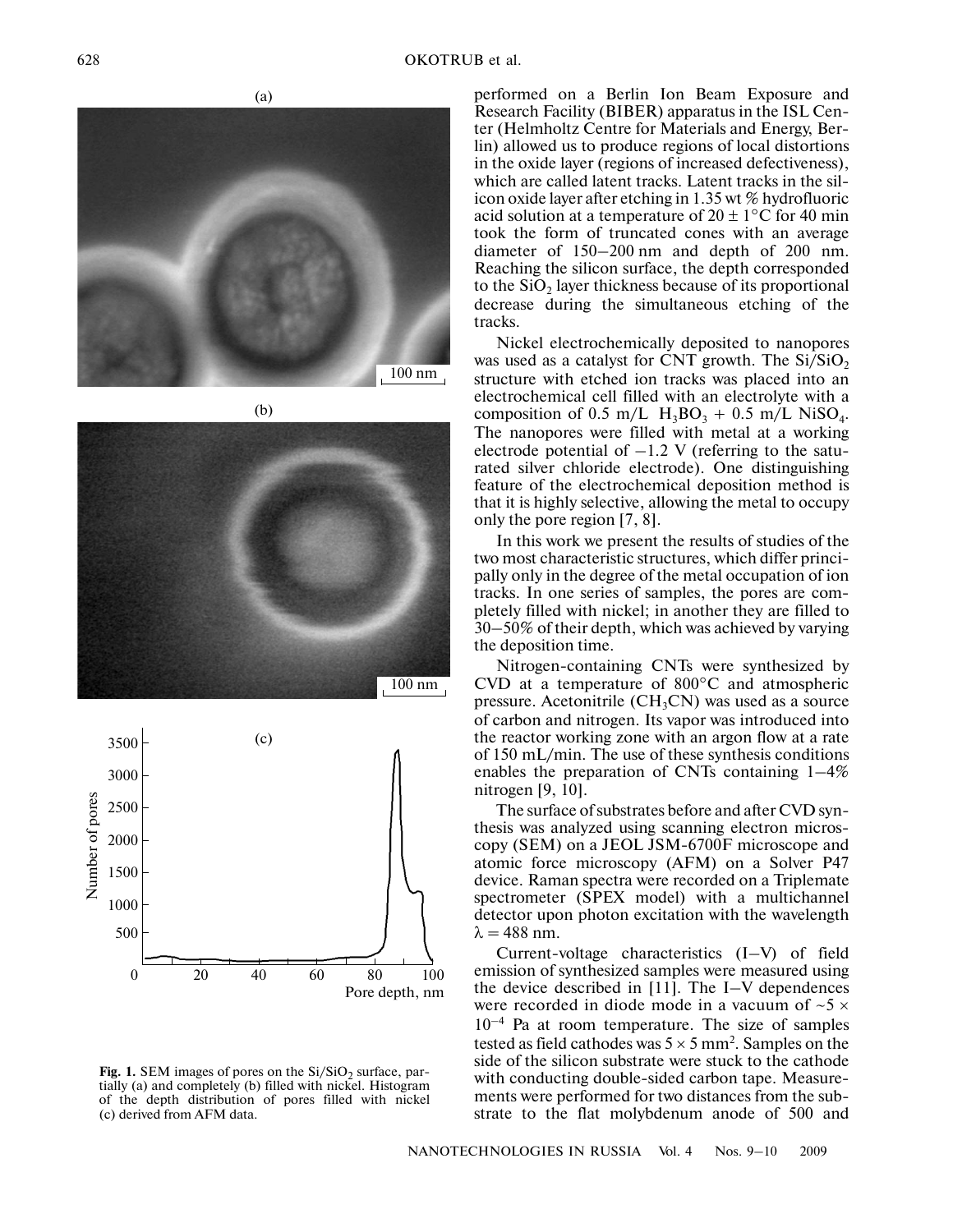1000 µm. The dependence between the tunnel current value and the electric field was measured by applying a saw-tooth voltage of 1200 V with a frequency of 0.1 Hz.

#### RESULTS AND DISCUSSION

Before CVD synthesis, the surface of substrates with tracks partially or completely filled with nickel was analyzed by SEM and AFM (Fig. 1). After etching the ion tracks, pores on the  $SiO<sub>2</sub>$  surface had the form of regular circles with a diameter of 150–200 nm; the characteristic distance between the pores was  $\sim$ 1 µm. The image in Fig. 1a shows that the electrochemical deposition of nickel with the partial occupation of the pore proceeds with the formation of crystallites  $\sim$  50 nm in size that relatively weakly contact each other. When the pore is completely filled, no features in the surface structure of the nickel particle were revealed (Fig. 1b). Nickel deposition in the pores is controlled by inspecting the occupation quite often. Fig. 1c displays a histogram based on the processing results of AFM data. It confirms that the distance from a nickel particle to the  $SiO<sub>2</sub>$  surface has a narrow distribution of filled pores. Hence, in the electrochemical process, nickel fills the pores at about the same depth.

A study of samples synthesized by CVD on the sur face of substrates shows that the formation of carbon containing structures on nickel particles proceeds dif ferently for samples with varying metal occupation of pores. On substrates with pores partially filled with nickel, a layer of nanotubes with a length of  $\sim$ 10  $\mu$ m and diameter of  $~50$  nm forms (Fig. 2a). Electron microscopic analysis of the growth surface reveals that, as a rule, each pore initiates the growth of one nanotube. However, almost in 20% cases, 2 or 3 nano tubes grow from one pore. Moreover, about 10% of the pores remained inactive in the synthesis. The CNTs obtained are not straight but represent twisted struc tures interlaced with each other. This result indicates the tip mechanism of nanotube growth when a metal lic nanoparticle catalyst breaks away from the sample surface. Because the nanotubes grow in the gas phase, it causes them to bend to one or another side relative to the  $SiO<sub>2</sub>$  surface. Our previous use of iron nanoparticles deposited on oxidized silicon substrates resulted in the root growth of CNTs and, hence, to the mutual orientation of nanotubes perpendicularly to the sub strate surface [12]. In order to confirm the tip growth of CNTs, we synthesized a sample by CVD for 15 min. As a result of the synthesis, short CNTs with a length of  $\sim$ 2  $\mu$ m and diameter of  $\sim$ 50 nm formed on the substrate surface (Fig. 2b). A small length of CNTs allowed us to take the image from the pore to the nan otube end on which roundish agglomerates are seen. These agglomerates at the CNT end are nickel nano particles, because at the microscope electron beam energy of 15 keV the metallic particles under a thin carbon layer are observed as bright light spots. The



**Fig. 2.** SEM image of CNTs formed on the  $Si/SiO<sub>2</sub>$  substrate with pores partially filled with nickel after CVD synthesis for  $1 h(a)$  and  $15 min(b)$ .

characteristic size of metal catalyst nanoparticles is  $\sim$ 50 nm, which corresponds to the size of separate nickel crystallites inside the pore. Due to acetonitrile pyrolysis, one of the nickel particles (possibly the cen tral) without any contact with silicon oxide breaks away from the substrate, which results in CNT growth. The detachment of two metal clusters induces the simultaneous growth of two nanotubes from one pore.

We can see another picture when, in the CVD pro cess, the  $Si/SiO<sub>2</sub>$  substrates, whose pores are completely filled with nickel, are used. Synthesis carried out for 1 h led to the formation of straight and short nanostructures on the surface of substrates (Fig. 3a). These structures strongly differ from those obtained under the same conditions of CNT synthesis (Fig. 2a). High magnification allows us to see that the nano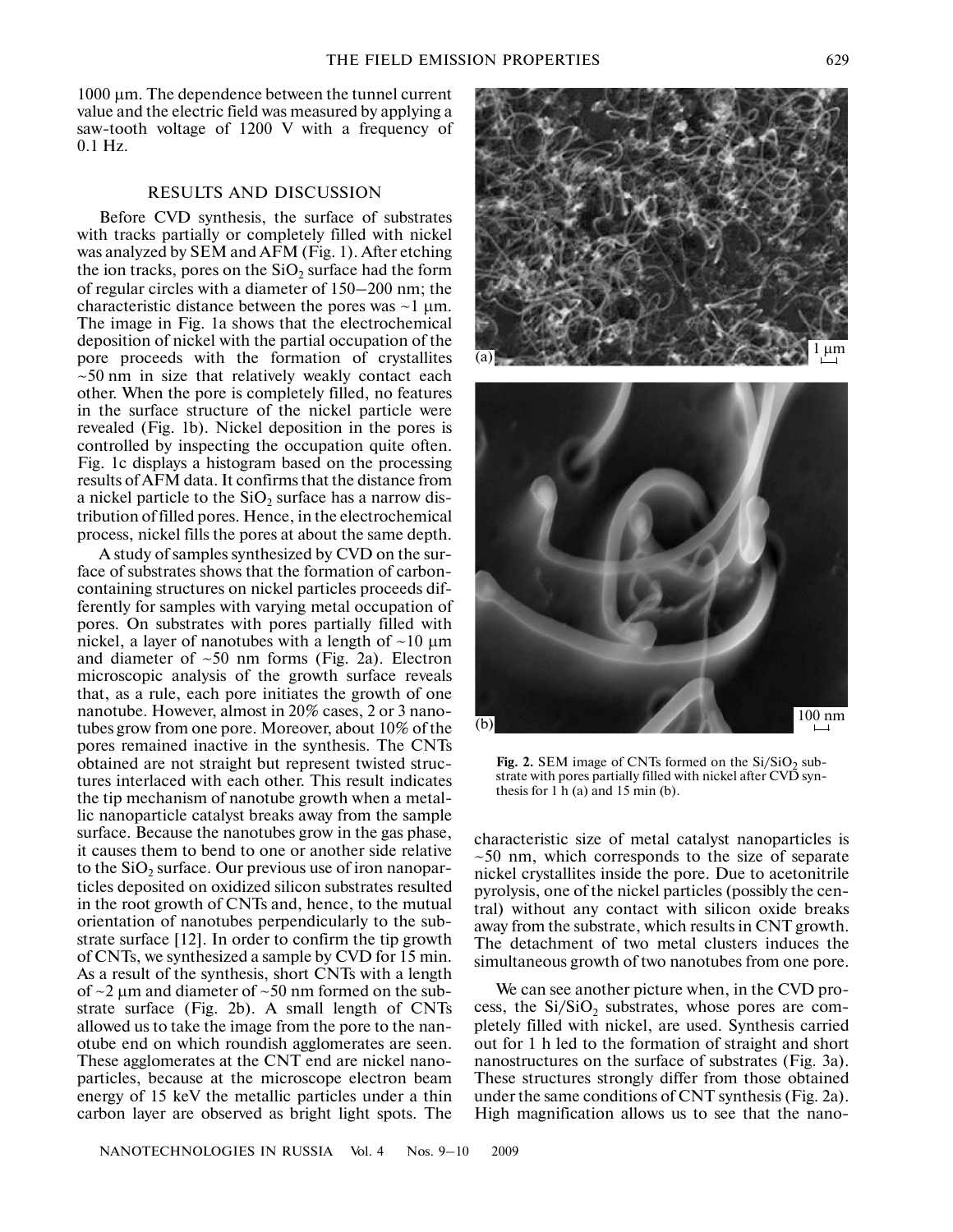



**Fig. 3.** SEM images of SiC whiskers formed on the  $Si/SiO<sub>2</sub>$ substrate with pores completely filled with nickel after CVD synthesis for 1 h: (a) lower magnification and (b) higher magnification.

structures obtained are single crystal whiskers with a submicron length and characteristic lateral size of 10 nm (Fig. 3b). It is known that, under certain condi tions, nickel nanoparticles can catalyze the synthesis of SiC whiskers [13]. One may assume that a nickel particle which is tightly bound to the pore surface and has a homogeneous crystal structure cannot serve as a catalyst of the tip growth of CNTs. The formation of whiskers can be associated with both the carbon satu ration of nickel particles due to acetonitrile pyrolysis and the partial dissolution of silicon in the nickel par ticle. The heterogeneous process of silicon introduc tion into the nickel particle may be why thin and rela tively short SiC whiskers form.

The preferential formation of whiskers at the pore boundary (Fig. 3b) suggests that the limiting stage of their growth is silicon diffusion along the nickel parti cle boundary.

Synthesis products formed on the surface of  $Si/SiO<sub>2</sub>/Ni$  substrates with different occupations of pores were studied by Raman spectroscopy. In the range under analysis, three frequency regions are typ ical of the silicon-carbon system. Frequencies in the ranges of 100 to 700 and of 700 to 1100 cm<sup>-1</sup> are traditionally assigned to the vibrations of Si-Si and Si-C bonds respectively, whereas the vibrations of carbon atoms manifest themselves in the range from 1200 to  $1700 \text{ cm}^{-1}$ . In the spectrum of a sample with incomplete nickel occupation, the line at  $520 \text{ cm}^{-1}$ , which is related to silicon vibrations, is weak (Fig. 4). The most intense lines at 1367 cm<sup>-1</sup> (D mode) and 1582 cm<sup>-1</sup> (G mode) correspond to the vibrations of the carbon that forms CNT layers [14]. This spectrum is typical of multilayer nanotubes obtained by CVD, and the rela tive intensity of D and G modes is used as a parameter characterizing the defectiveness of the graphite net work [14]. In the spectrum of a sample with pores completely filled with nickel, the line related to silicon vibrations dominates, which is due to the low concen tration of whiskers on the substrate surface. The for mation of SiC nanostructures is confirmed by the presence of phonon modes at 815 and 966 cm–1 in the Raman spectrum [15, 16].

Figure 5 depicts I–V dependences of the field emission of both types of samples. Despite the fact that in the sample containing CNTs the tubes are not ori ented perpendicularly to the surface, the cathode shows quite low values of the field voltage at which the emission current appears (Fig. 5a). Low threshold fields are provided by two parameters, namely the rather large distances between the nanotubes reducing the screening effect [17] and the presence of nitrogen in the CNT structure [18]. The sample that mainly consists of SiC whiskers demonstrated quite good field emission properties (Fig. 5b). Silicon carbide is a semiconductor; however, in the case of whiskers, it can have fairly good surface conductivity. Indeed, the emission current value measured in this case is only four times lower than that for the sample consisting of CNTs. A comparison between the I–V dependences of samples at interelectrode distances of 500 and 1000  $\mu$ m reveals that the threshold field value increases at a shorter distance. The reason for the dependence of the threshold field on the interelectrode distance is a change in the field enhancement factor [19]. The maximum value of the enhancement factor is deter mined by the aspect ratio of the nanotube length to its diameter for single CNTs or it has a more complicated dependence on the array of nanotubes because of their mutual screening [20]. The characteristics obtained at large distances, when the dependence of the threshold field on the interelectrode distance reaches its maxi mum and approaches saturation, are most adequate for describing the field emission processes. The threshold field values obtained are almost similar for both samples. It may be suggested that the small value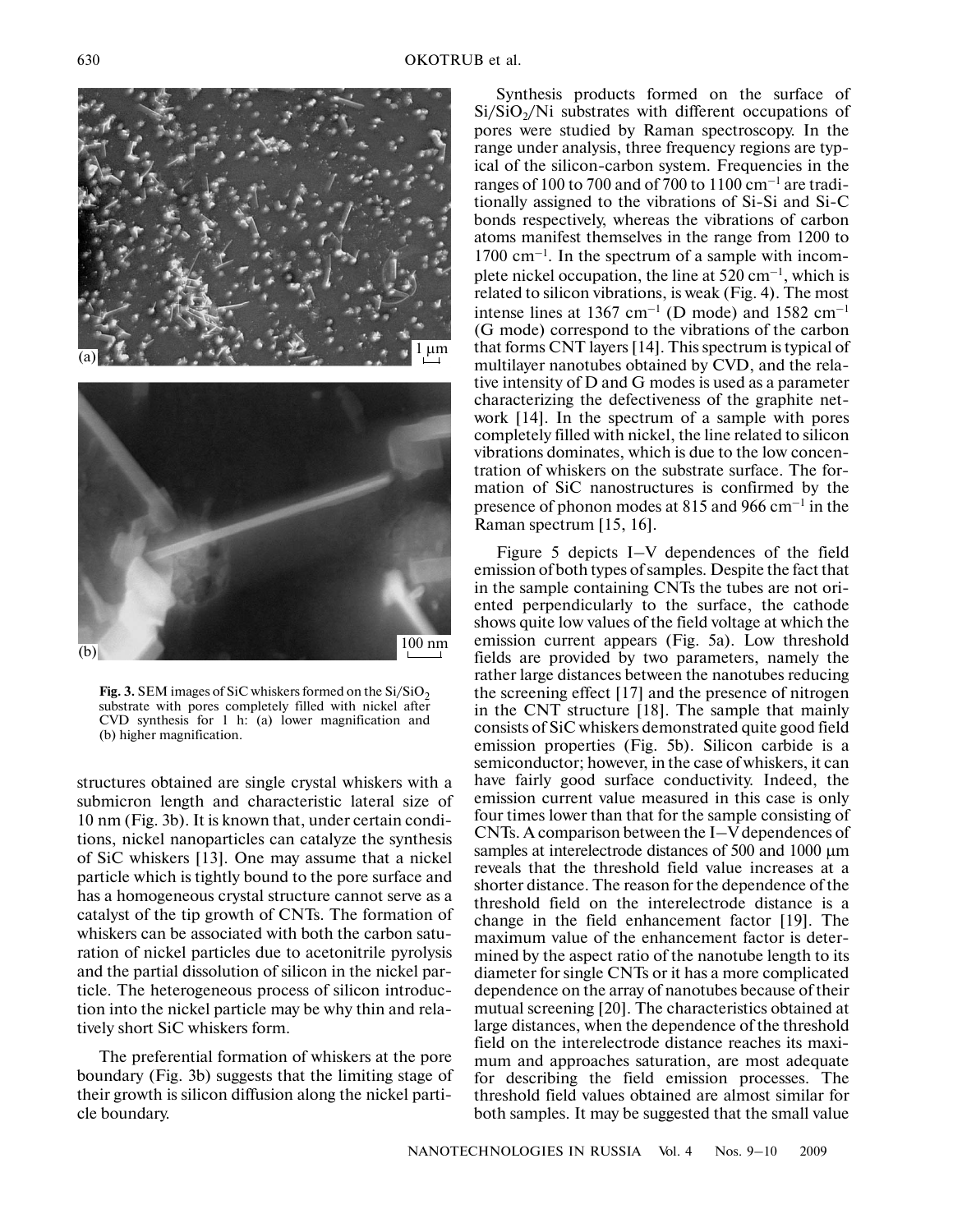

**Fig. 4.** Raman spectra of synthesized samples: (a) CNTs and (b) Si C whiskers.



**Fig. 5.** I–V dependences of the field emission current for the samples of (a) CNTs and (b) SiC whiskers measured at interelectrode distances of 500 and 1000 *µ*m. (*1*) and (*2*) correspond to measurements with increasing and decreasing sawtooth voltage.

NANOTECHNOLOGIES IN RUSSIA Vol. 4 Nos. 9–10 2009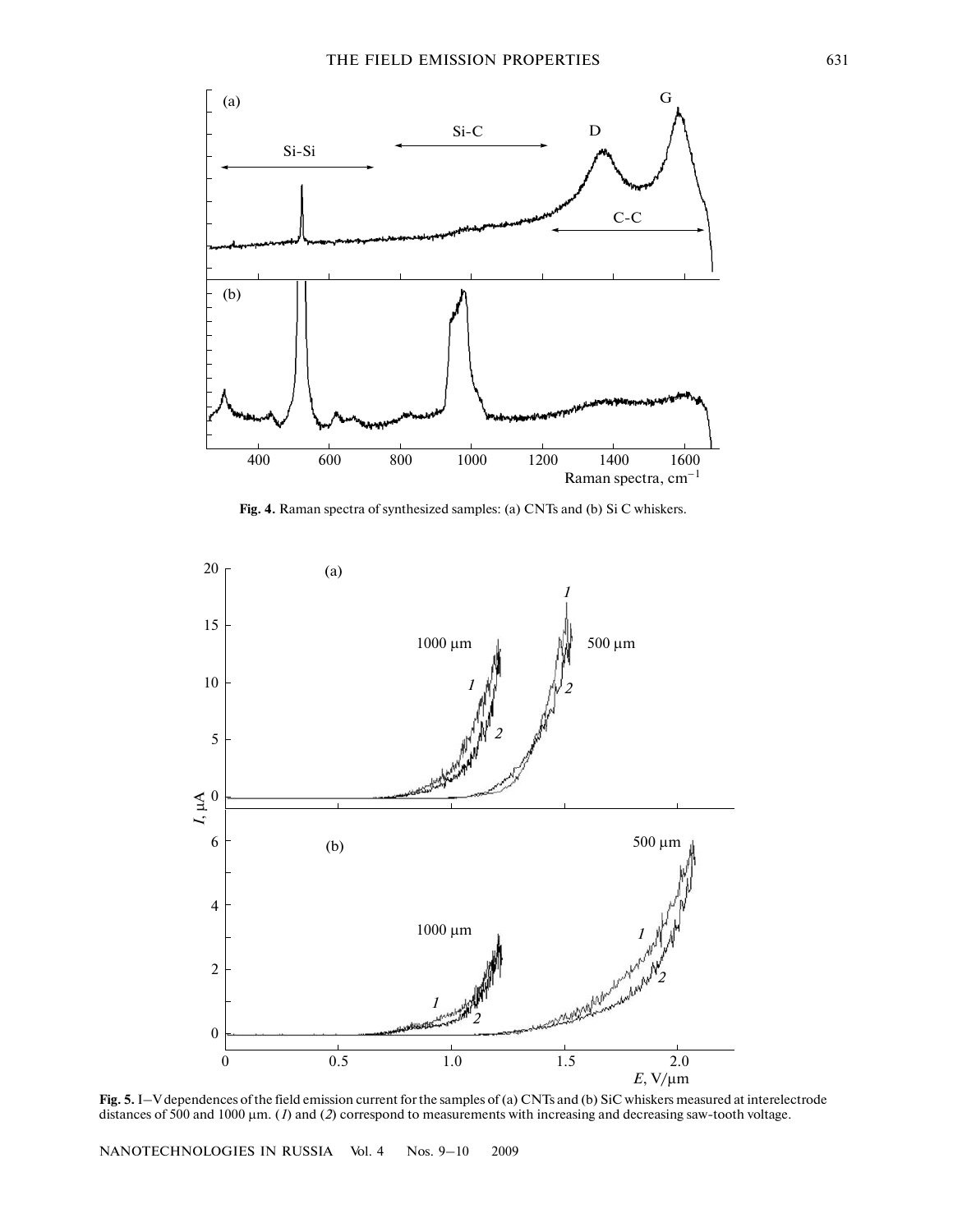of the aspect ratio for SiC whiskers (when compared to nanotubes) is compensated for by the somewhat smaller electron work function from silicon carbide.

I–V dependences of the field emission measured on ascending and descending branches of the saw tooth voltage demonstrated the occurrence of hystere sis even at a frequency of 0.1 Hz. The appearance of hysteresis can be caused by the desorption of residual gases from the surface of CNTs [21]; the molecules with dipole moment  $(H<sub>2</sub>O, CO, etc.)$  are most often related to them [22]. The occurrence of hysteresis in the form of a figure eight observed for the sample with CNTs at a distance of 500 µm indicates the presence of at least two mechanisms of molecular desorption. Indeed, thermoionic processes accompany the appearance of the field emission current. Near the threshold of the current appearance, electrons can tunnel from one end of the nanotube to the adsorbed molecule, which results in the emergence of a negative ion current [23]. At a higher value of the applied volt age, the nanotube is ohmically heated because of the current flow through it, which induces gas desorption from the nanotube surface. Each molecule adsorbed on the CNT surface or SiC whisker modifies their electronic structure; this is accompanied by electron density redistribution, which changes the nanoparticle working function.

We should note the differences in I–V dependences of the samples studied. They may be due to the features of the electronic structure of SiC whiskers and CNTs. In particular, I–V curves of whiskers start with expo nential growth; then they have a weak bend in the fields of  $0.8 \text{ V}/\mu$ m, and exponential growth is observed again, which may be caused by the heterogeneous size distribution of whiskers in the sample. The hysteresis of emission on the whiskers is much smaller than that on the nanotubes, which may give evidence of a differ ence in the chemical interaction between adsorbate molecules and nanostructures, as well as of the differ ent effect that these interactions have on the electronic properties of the objects under study.

#### **CONCLUSIONS**

It is shown that  $Si/SiO<sub>2</sub>$  structures with ion tracks in the dielectric filled with nickel can be used to syn thesize CNTs and single crystal SiC whiskers with a controlled density of nanostructures in the sample. It is found that, in order to synthesize CNTs, conditions are required for the tip mechanism of growth. Here the catalytic synthesis of nanotubes from pores is possible at their incomplete occupation by the metal-catalyst. Otherwise, SiC whiskers grow by the root mechanism. The high efficiency of field emission of the samples obtained, whose emission threshold is less than  $1 \text{ V}/\text{\mu m}$ , is demonstrated. Differences in the form of I–V curves of samples may be due to the different work functions of CNTs and SiC whiskers, as well as the different effects that adsorbed gases have on the electronic state of these nanostructures.

# ACKNOWLEDGMENTS

The authors are grateful to Prof. S.E. Dem'yanov for discussing the results and to Dr. V.S. Danilovich for performing electron microscopic analyses.

This work was supported by the Russian Founda tion for Basic Research (grant No. 08-03-90027-Bel), the Development of Higher School Potential Program (project No. 2.1.2/5257), and the Belarussian Repub lican Foundation for Basic Research (grant No. F08R-077).

## **REFERENCES**

- 1. J.-M. Bonard, H. Kind, T. Stöckli, and L.-O. Nilson, Solid-State Electron. **45**, 893 (2001).
- 2. Y.-M. Lin, J. Appenzeller, J. Knoch, and P. Avouris, IEEE Trans. Nanotechnol. **4**, 481 (2005).
- 3. Y.-T. Jang, C.-H. Choi, B.-K. Ju, J.-H. Ahn, and Y.H. Lee, Thin Solid Films **436**, 298–302 (2003).
- 4. A. S. Berdinsky, P. S. Alegaonkar, H. C. Lee, J. S. Jung, J. H. Han, J. B. Yoo, D. Fink, and L. T. Chadderton, NANO: Brief Rep. Rev. **2** (1), 59 (2007).
- 5. D. Fink, A. V. Petrov, K. Hoppe, W. R. Fahrner, R. M. Papaleo, A. S. Berdinsky, A. Chandra, A. Chem seddine, A. Zrineh, A. Biswas, F. Faupel, and L. T. Chadderton, Nucl. Instrum. Methods Phys. Res., Sect. B **218**, 355 (2004).
- 6. K. Hoppe, W. R. Fahrner, D. Fink, S. Dhamodoran, A. Petrov, A. Chandra, A. Saad, F. Faupel, V. S. K. Chakravadhanula, and V. Zaporotchenko, Nucl. Instrum. Methods Phys. Res., Sect. B **266** (8), 1642 (2008).
- 7. D. K. Ivanov, E. A. Streltsov, A. K. Fedotov, A. V. Maza nik, D. Fink, and A. Petrov, Thin Solid Films **490**, 154 (2005).
- 8. Yu. A. Ivanova, D. K. [!]Ivanou, A. K. Fedotov, E. A. Streltsov, S. E. Demyanov, A. V. Petrov, E. Yu. Kaniukov and D. Fink, J. Mater. Sci. **42**, 9163 (2007).
- 9. C. P. Ewels and M. Glerup, J. Nanosci. Nanotechnol. **5**, 1 (2005).
- 10. L. G. Bulusheva, A. V. Okotrub, I. A. Kinloch, I. P. Asanov, A. G. Kurenya, A. G. Kudashov, X. Chen, and H. Song, Phys. Status Solidi B **245** (10), 1971 (2008).
- 11. A. V. Okotrub, L. G. Bulusheva, and A. V. Gusel'nikov, Zh. Eksp. Teor. Fiz. **126** (6), 1425 (2004) [JETP [!]**99** (6), 1244 (2004)].
- 12. A. V. Okotrub, L. G. Bulusheva, A. G. Kudashov, V. V. Belavin and S. V. Komogortsev, Ross. Nanotekh nol. **3** (3–4), 28 (2008) [Nanotechnol. Russ. **3** (3–4), 191 (2008)].
- 13. V. L. Kuznetsov, A. N. Usoltseva, and I. N. Mazov, Fullerenes, Nanotubes, Carbon Nanostruct. **13**, 121 (2005).
- 14. R. A. Afre, T. Soga, and T. Jimbo, Chem. Phys. Lett. **414**, 6 (2005).